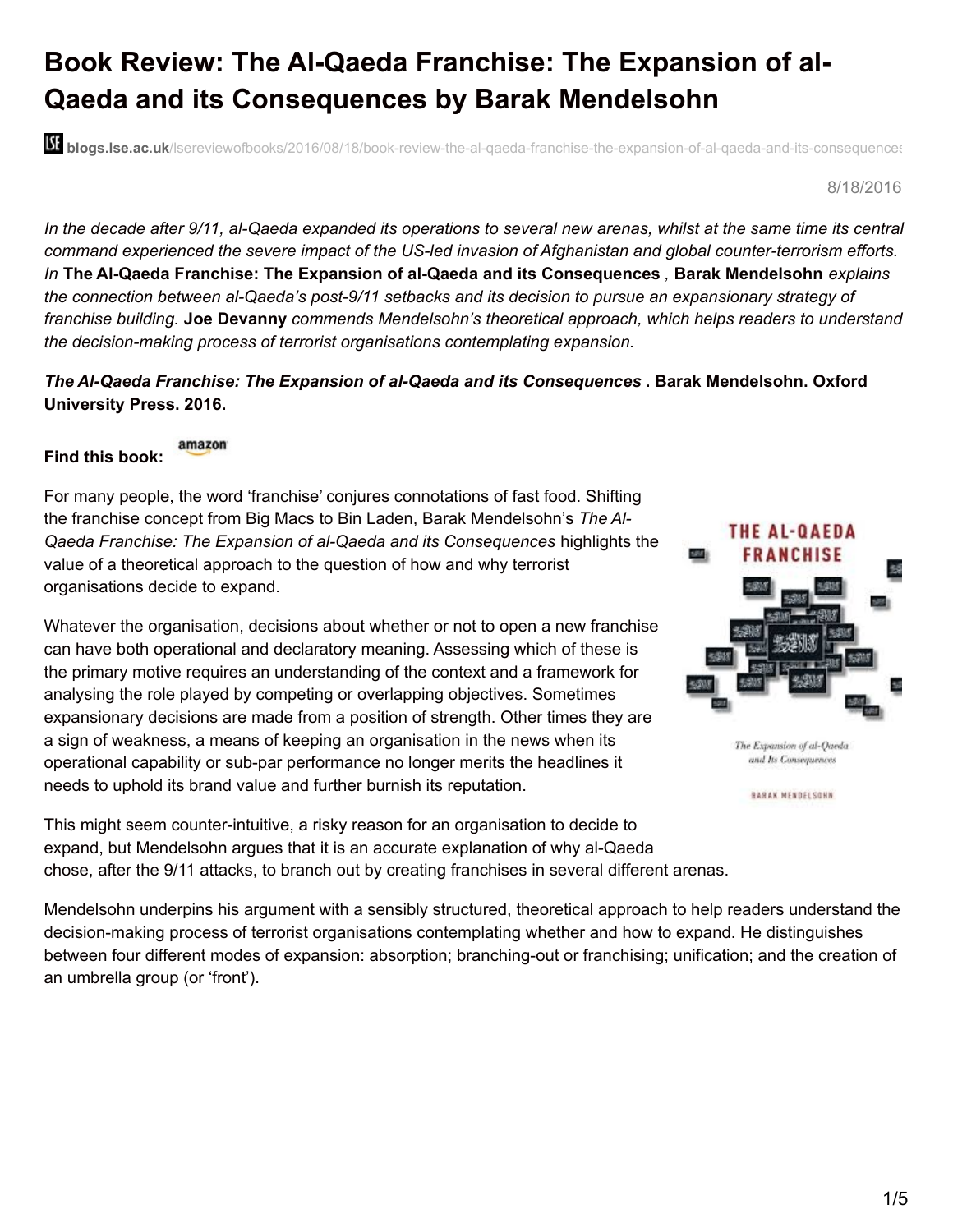

## **Image Credit: Network (Curran [Kelleher](https://www.flickr.com/photos/10604632@N02/5682724496/in/photolist-9Eas1y-5VjW7w-e8JnEy-d8vZdo-d4RxJ-aCPGRw-6dxJNT-c3QAdW-5VjW1b-9D14o7-3ZkerT-6qqJyb-4T1AeU-bmDGrJ-4SWn7k-4JfUS3-73ccvm-fQCoR-4SWne4-47wqFg-cZy7Z9-4JbDxZ-tdaT-dUdMsr-6rifmK-d9K1Bc-6qmzLv-bmDGtC-4JbGAF-4JfSyw-4SWmZV-4T1Aoy-4SWmYZ-bUC9L5-4JbEKz-4JbEAD-4JbFoH-4JfW7m-8DiV7w-4JfSpb-cZy7NN-4JfWyG-cZy7Cu-5UPLte-c351gC-6qqJJS-cZy86G-5Vj9vf-Kkzpq-7vojnr) CC2.0)**

Created in 1988, al-Qaeda set itself apart from other jihadist groups in concentrating its attacks on the 'far enemy' of the United States rather than the 'near enemy' of governing regimes in majority-Muslim nation states – a distinction explained in Fawaz Gerges's *The Far Enemy: Why Jihad went Global*. Al-Qaeda's attacks targeted the US, at first overseas (e.g. the 1998 bombings of US embassies in Kenya and Tanzania, and the 2000 attack on the USS Cole), and then by executing the 9/11 attacks.

Willingness to fight the 'far enemy' was a necessary but not sufficient condition for a jihadi group to be accepted by al-Qaeda. Mendelsohn explains that it has also usually been necessary for a group to be the dominant jihadi organisation in its sphere of operations: al-Qaeda likes to pick winners, although the situation of Jabhat al-Nusra in Syria is different, where 'al-Qaeda went to great pains to depict itself as a multiplying force rather than a competitor to the other rebel groups'. (It is also possible to see this [flexibility](https://www.washingtonpost.com/world/middle_east/syrias-jabhat-al-nusra-splits-from-al-qaeda-and-changes-its-name/2016/07/28/5b89ad22-54e6-11e6-b652-315ae5d4d4dd_story.html) in al-Nusra's recent rebranding, as Jabhat Fatah al-Sham, and its concomitant public disavowal of its affiliation to al-Qaeda.)

Prior to 9/11, al-Qaeda had pursued different strategies for expansion: in 1998 it coordinated a broader jihadi umbrella group, the not-so-snappily-named 'World Islamic Front for Jihad against Jews and Crusaders', and formally merged with Ayman al-Zawahiri's Egyptian Islamic Jihad in mid-2001 after Zawahiri's group suffered several years of severe operational and financial setbacks. But in the years following 9/11, al-Qaeda started to adopt the franchise model, beginning with Saudi Arabia in 2003. Rather than representing a triumphal expansion following 9/11, Mendelsohn attributes al-Qaeda's franchise turn to its organisational weakness.

9/11 successfully provoked a response from the US, but Mendelsohn argues that al-Qaeda was unprepared for the scale and intensity of that response in the form of the invasion of Afghanistan: 'Nearly decimated by the US attack, al-Qaeda encouraged its affiliates and existing cells outside Afghanistan to carry out attacks against Muslim regimes and Western targets, while al-Qaeda was preoccupied with its survival in Pakistan's tribal areas.'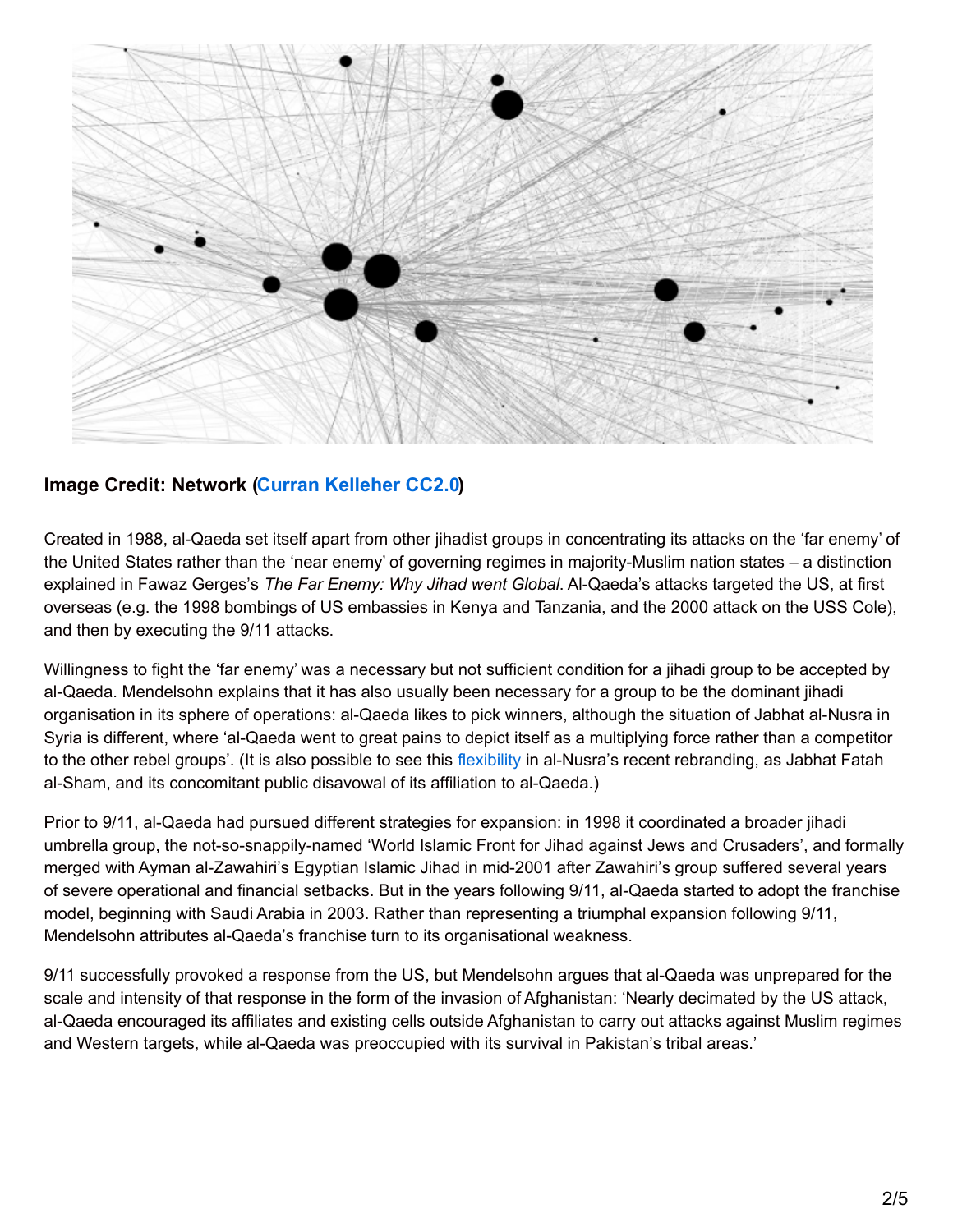

## **Image Credit: The US Embassy in Dar es Salaam, Tanzania, after the 7 August 1998 al-Qaeda bombing (DS Records, [Wikipedia](https://en.wikipedia.org/wiki/Operation_Infinite_Reach#/media/File:The_U.S._Embassy_in_Dar_es_Salaam,_Tanzania,_in_the_aftermath_of_the_August_7,_1998,_al-Qaida_suicide_bombing.jpg) Public Domain).**

Whilst the invasion dealt a severe blow to al-Qaeda's central command, Mendelsohn contends persuasively that the next US-led invasion (Iraq, 2003) had precisely the opposite effect: it 'redirected US operational and intelligence assets from Afghanistan to Iraq, providing al-Qaeda and the Taliban breathing space (that would later result in a comeback) and ammunition for its propaganda campaign.'

In the meantime, al-Qaeda established franchises in Saudi Arabia (2003), Iraq (2004), Algeria (2006), Yemen (2009), Somalia (circa 2010), Syria (2012) and the Indian sub-continent (2014). Mendelsohn explores each as a case study, as well as several striking instances of al-Qaeda failing to create a franchise (e.g. in Palestine to rival Hamas).

Taken together, Mendelsohn's case studies produce a nuanced narrative, explaining why al-Qaeda made rushed and counter-productive decisions (Iraq), and also slower, more cautious but still ultimately counter-productive choices (Somalia). Only its Yemen franchise, al-Qaeda in the Arabian Peninsula (AQAP), appears a qualified success, built on al-Qaeda's existing strengths in terms of loyal supporters and fighters already in place, advantages which most other candidate areas for expansion did not possess.

Where circumstances were less auspicious than in Yemen, al-Qaeda's branching-out strategy has been fraught with risk, has reduced organisational cohesion and has led to challenges to the authority of the central al-Qaeda leadership. Mendelsohn notes that in:

*going the franchising route, giving affiliates the benefits of a brand name while preserving their organizational structure, al-Qaeda hastened its own hollowing-out. The group expanded geographically, but its resources did not increase correspondingly to give it sufficient leverage over its affiliates.*

Most infamously, with Abu Musab al-Zarqawi in Iraq, but also with franchise leaders like Ahmed Abdi Godane in Somalia, its affiliates have embarrassed al-Qaeda by operating independently of the central leadership, flouting its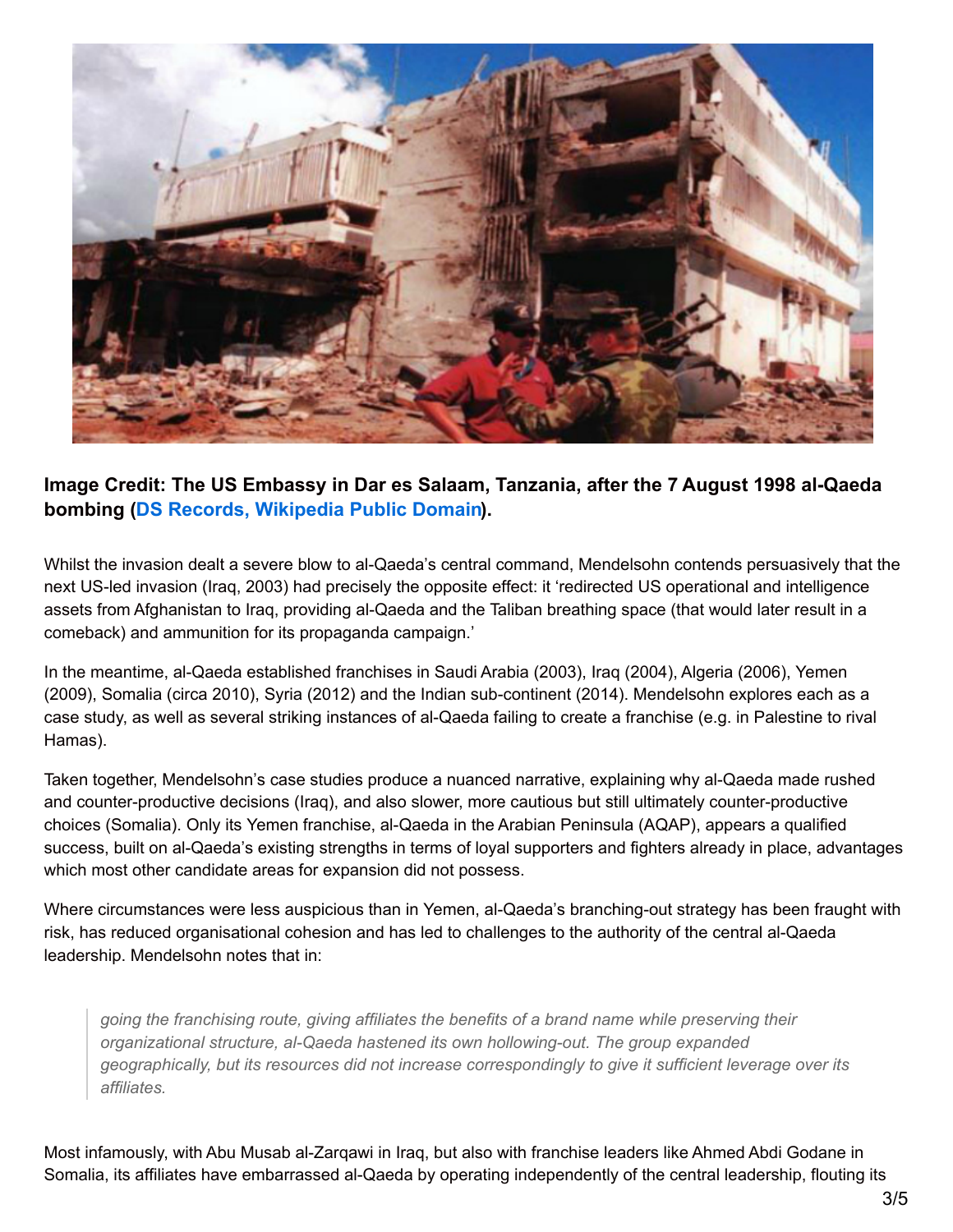calls for restraint in perpetrating increasingly brutal attacks or internal purges.

*The Al-Qaeda Franchise* is a well-conceived and evenly-balanced book, but the construction of such a cohesive whole entails difficult decisions about what to leave out or to cover superficially. The book would, for example, have benefited from a more detailed exploration of al-Qaeda's activities in East Africa and ties to local jihadi groups there, as well as a more nuanced picture than the relatively short section on Somalia in Chapter Seven. A more extended treatment of al-Qaeda's operational history in East Africa in the 1990s and 2000s would have been particularly valuable in contextualising the 2010 decision to formally adopt al-Shabab as an al-Qaeda franchise.

Mendelsohn offers a bleak assessment of al-Qaeda's current status and likely future prospects:

*Al-Qaeda's position is weaker than anytime since it became a household name worldwide, synonymous with non-state terrorism. It is headed by an uninspiring leader, its strategy is in shambles, the United States routinely targets its commanders from the air, and ISIS – its main competitor – is much more exciting and successful.*

Mendelsohn sees no realistic prospect for al-Qaeda to improve its position under the leadership of al-Zawahiri, who took over after Bin Laden was killed in a US Special Forces operation in May 2011. Irrespective of the leadership question, al-Qaeda's future is indelibly associated with that of its erstwhile affiliate, Islamic State. Mendelsohn is right to argue that 'the future cohesiveness of al-Qaeda has become intricately linked to the fortune of ISIS. The more established the "caliphate" becomes and the more territories and people it brings under its control, the greater the internal pressure al-Qaeda's branches experience.'

Mendelsohn is less persuasive in arguing that Islamic State's capture and holding onto territory is a model that al-Qaeda must emulate in order to survive:

*to rejuvenate, al-Qaeda must show that it can do more than kill. Governance is particularly important because ISIS has created new standards for success, while regional instability has created ungoverned spaces where jihadi groups could demonstrate their ability to rule.*

This is arguably the wrong lesson to draw from Islamic State's eclipse of al-Qaeda as the world's most fashionable jihadist group. Mendelsohn might have afforded himself more space to compare al-Qaeda's and Islamic State's approach to attacking Europe and the US. He notes that 'al-Qaeda emphasizes fighting the "far enemy" and postponing governance, while ISIS has been all too willing to fight the "near enemy" while simultaneously introducing an Islamic state.' Islamic State has, of course, [perpetrated](https://www.ctc.usma.edu/posts/the-paris-attacks-and-the-evolving-islamic-state-threat-to-france) attacks outside of Iraq and Syria, and other acts of terrorism have been carried out in Europe and the US by individuals claiming (with varying degrees of credibility, but clearly in line with the group's [aspiration](https://www.theguardian.com/world/2016/may/22/isis-leader-civilian-lone-wolf-attacks-us-europe)) to act in the name of Islamic State.

Islamic State may have come to prominence as it expanded its territory, but it is unlikely to wane significantly so long as it can continue to perpetrate and inspire similar attacks. This is surely an easier model for al-Qaeda to emulate, and it is much more consistent with its past practice. In this light, a more obvious proxy for measuring a future al-Qaeda resurgence would be the number of terrorist attacks credibly attributed to it, or reportedly inspired by it, rather than the quantity of territory it can capture and administer.

*The Al-Qaeda Franchise* is a relatively short book with an attractive cover. The publisher may hope for a broad, general readership. It should be stressed that this is very definitely an academic rather than a trade book, with an even balance of theoretical and empirical chapters; its prose reflects this (Mendelsohn uses the verb 'to problematize' perhaps more often than one should). This isn't a criticism of the book – any more than it is a criticism